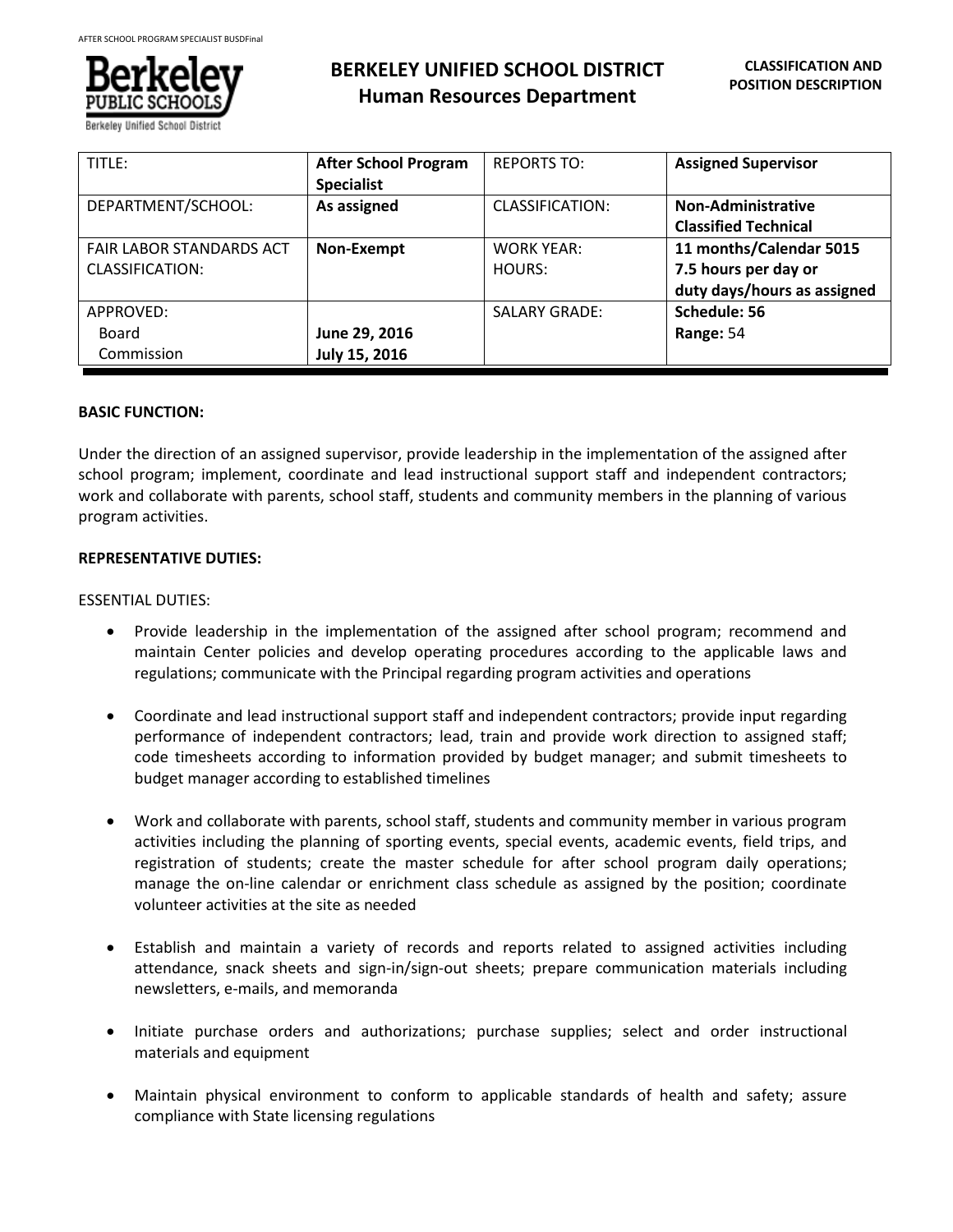- Participate in budget management activities including fee collection, independent contractors, invoicing and related matters; collect fees and record receipts; prepare related records and reports
- Provide timely and informative communication among program staff, school staff, parents, independent contractors and others; conduct parent meetings; assist students with conflict management as needed
- Attend a variety of monthly school-wide and District-wide meetings; prepare report and make presentations; attend and conduct staff meetings; meet with vendors as needed
- Operate standard office equipment including a copier, fax machine, telephone, computer and assigned software; operate audio-visual equipment such as cameras, sound systems, projectors and others
- Administer First Aid and CPR as necessary

#### OTHER DUTIES:

Assist after school staff with student behavior management as requested Perform related duties as assigned

## **KNOWLEDGE AND ABILITIES:**

#### KNOWLEDGE OF:

Event planning for after school program activities State and local laws and regulations pertaining to operating an after school program Principles and practices of training and providing work direction to others Safety precautions and procedures Oral and written communications skills Record-keeping techniques Telephone techniques and etiquette Program philosophies and requirements

#### ABILITY TO:

Provide leadership in the implementation of the assigned after school program

Work and collaborate with parents, school staff, students and community member in various program activities

Interact with students and adults in an effective manner

Coordinate a variety of activities for the after school program

Lead, train and provide work direction to assigned staff

Maintain a healthy and safe environment

Work independently with little direction

Establish and maintain effective working relationships with others

Maintain records and prepare reports

Communicate effectively both orally and in writing

Analyze situations and adopt an effective course of action

Meet schedules and time lines

Plan and organize work